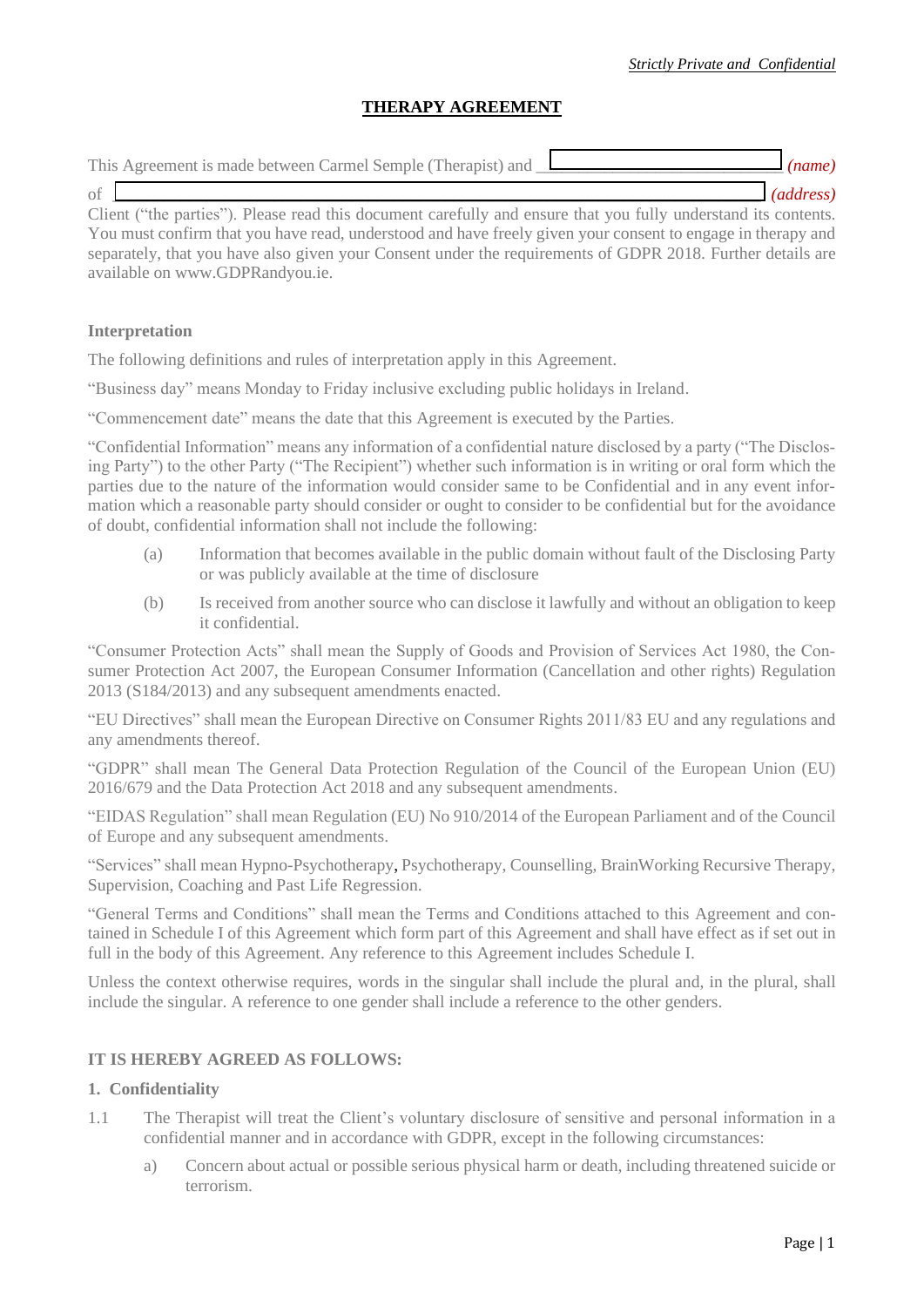- b) Under Children First: National Guidance for the Protection and Welfare of Children, 2017: Disclosure of a named child abuser (a child is 18 or under) or abuse (including bullying) towards vulnerable persons by a Client or child, including historical cases, requires mandatory referral of suspicions or reasonable grounds concerning bullying to the HSE Duty Social Worker (full details on [www.tusla.ie\)](http://www.tusla.ie/).
- **c)** Anonymously, as part of professional supervision.
- d) The Client is obliged to keep their sessions confidential to support their outcome.
- e) In order to comply with a Court Order, regulatory body or other governmental demand that has the force of law, prior to disclosure of Confidential Information under Clause 1(d) if legally permitted to do so, the Therapist will provide the Client with prior notice and with a reasonable opportunity to seek protective treatment of the confidential information.

## **2. Respect for the Rights and Dignity of a Client**

2.1 The Therapist will not intentionally intrude on matters that do not relate to therapy; the dignity of the Client will be respected, including the Client's moral and cultural values.

## **3. Competence**

- 3.1 It is warranted that the Therapist in providing the services, has the adequate skills to provide the service as per the standards and Code of Ethics. It is hereby acknowledged that the Client has carried out the necessary due diligence as to the relevant qualification of the Therapist supplying the service.
- 3.2 Further information about the Therapist's qualifications can be found on the following website [www.carmelsemple.com](http://www.carmelsemple.com/) and the Client hereby acknowledges and confirms that they have read the information provided on the website and is satisfied with the Therapist's qualification to provide the services.

## **4. Shared Responsibility**

- 4.1 The Therapist shall endeavour to assist the Client in achieving a realistic outcome and will act in a trustworthy, reputable and accountable manner to provide the service.
- 4.2 The Client agrees to fully cooperate and commit with the Therapist to achieve the best outcome. The Client may be required to journal and/or undertake exercises between sessions. The Client is required to participate fully in the therapeutic process and agrees to use their best efforts to undertake such actions, if requested to do so by the Therapist.

## **5. Code of Ethics**

- 5.1 The Therapist will honour professional commitments and treat the Client with respect, fairness, openness and honesty in a non-judgemental manner. The Therapist will answer all questions the Client may have, to the best of the Therapist's ability.
- 5.2 In the event of a conflict of interest arising, the Therapist will address the matter as soon as reasonably possible and will not intentionally take advantage of the professional relationship in any way.

## **6. Session and Treatment details**

- 6.1 The first session involves clarifying details of the Agreement, completing a detailed Client Intake and answering any questions.
	- It is an opportunity to build trust and decide whether the parties are a good match.
	- An evaluation of the Client's needs will inform agreed goals and help to identify steps to achieve a realistic outcome (this plan may be amended as therapy progresses).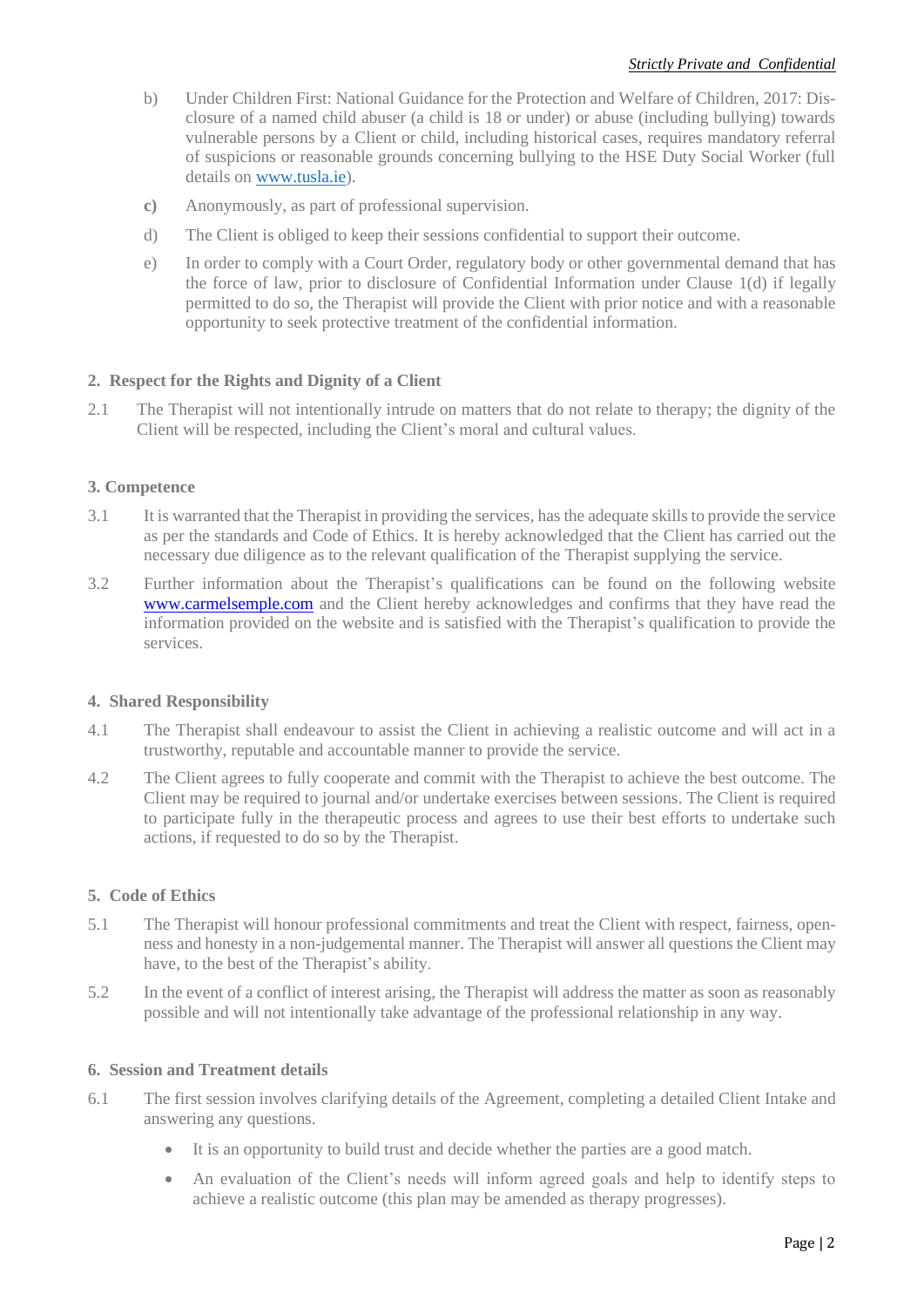- By the end of the session, the Therapist will discuss and agree the most appropriate intervention.
- 6.2 The Therapist does not treat serious depressive disorders or psychosis e.g. schizophrenia, which is the remit of a psychiatrist.
- 6.3 A session lasts approximately one hour and will generally take place weekly or bi-weekly face to face or on a secure online platform, by mutual consent. It is the Client's responsibility to arrive on time, as delays cannot be made up at the end of a session.

## **7. Online sessions may not be recorded.**

- 7.1 The Client expressly agrees that they will not record sessions or allow a third party to access the therapy hour; to do so would be considered a breach of privacy and Client confidentiality.
- 7.2 For online sessions Zoom (at minimum Ver. 5) is purported to deliver one of their most advanced security enhancements, however the Therapist is not responsible for any breaches of security by a failure of this system.

## **8. Professional Standards – Complaints**

8.1 If the Client feels they are being unfairly treated during sessions, the Client shall raise the matter with the Therapist as soon as possible. If a resolution cannot be found, the Client can request a complaint form from [www.eaph.ie/#contact.](http://www.eaph.ie/#contact)

## **9. Record Keeping**

9.1 In accordance with GDPR, Client files are confidential and can only be accessed by the Therapist subject to the exceptions provided in this Agreement. They are held in a secured area for a minimum of six years following completion of therapy and then shredded.

## **10. Journalling**

- 10.1 The Client will record their thoughts, dreams, challenges and feedback in a Journal.
- 10.2 As part of the provision of Services, it is a recommended that the Client keeps a daily journal because doing so helps to maximise the benefit of therapy and the services provided and it helps to generate meaning and insight from the Client's writings.
- 10.3 The journal should be kept in a safe place, away from third parties. The Client is required to bring the journal to each session for the purpose of taking notes, logging homework or facilitating discussions. Above all, the Client agrees to be honest and non-judgemental in their reflection.

## **11. Next of Kin**

11.1 In the unlikely event of the Client becoming ill or requiring assistance, the Client expressly grants consent to the Therapist to contact the Client by mobile phone (for online sessions) and/or to contact the Client's next of kin, to be nominated on the final page of this Agreement.

## **12. Disclosure and Disclaimer**

- 12.1 Services offered are not intended to substitute those provided by a mental health professional (doctor, clinical psychologist or psychiatrist).
- 12.2 The Client confirms and acknowledges that the Therapist is not allowed to diagnose, offer a prognosis, treat or cure medical conditions, illnesses, or diseases; neither does the Therapist write reports for Solicitors, if litigation is involved with a third party.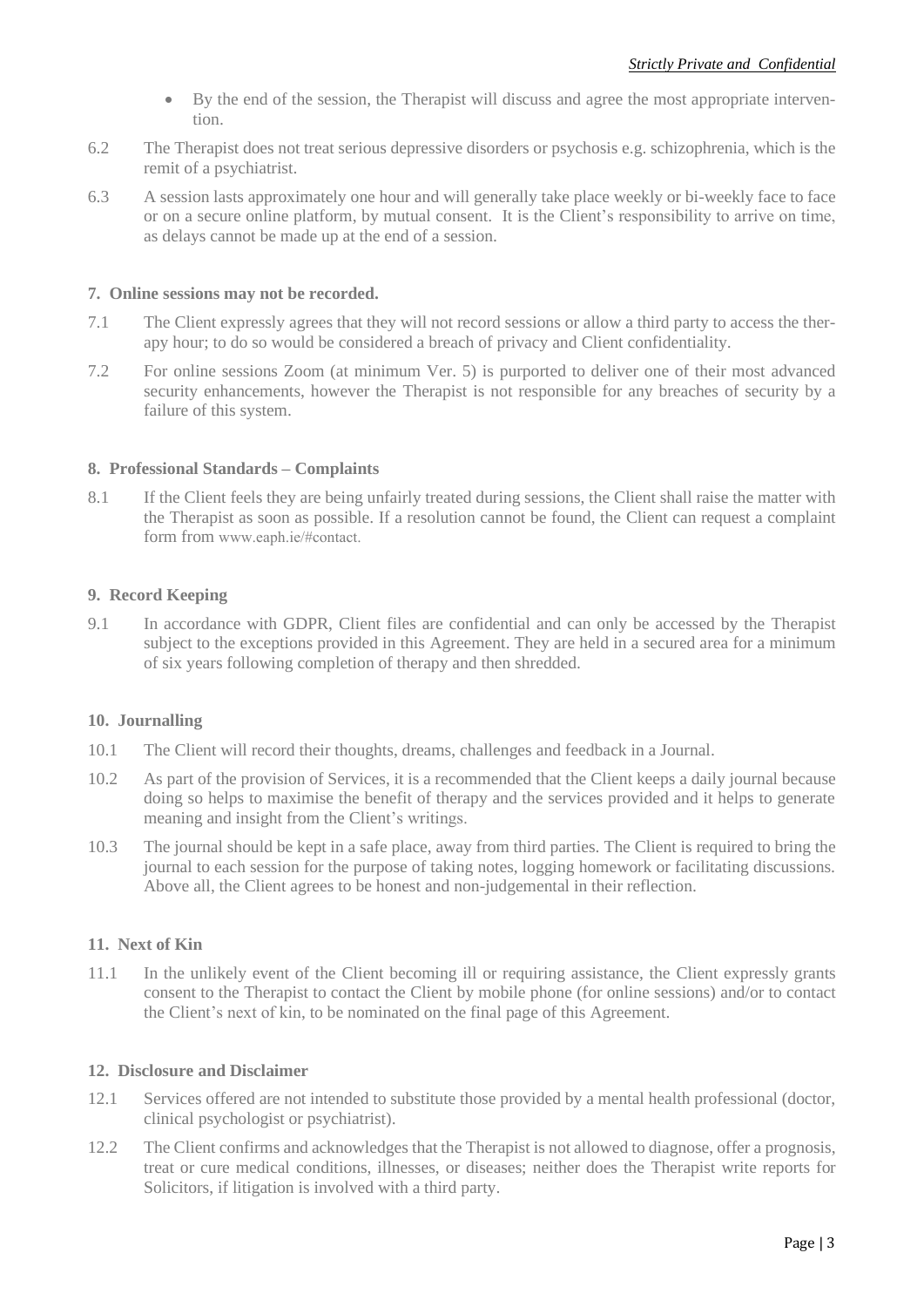- 12.3 Should the Client experience any mental health issue, the Client must consult with a mental health provider first, before exploring alternatives to traditional medicine.
- 12.4 Should the Client take medication; the Client must not discontinue taking same without their doctor's consent.
- 12.5 Results may vary, and results and desired outcomes cannot be guaranteed as they are dependent on factors including but not limited to the Client's background, discipline, readiness for change and commitment to the process.

### **13. Privacy Notice**

13.1 Information Collected and how it is used*:*

The Therapist shall only request information from the Client that relates to their presenting issue(s) in order to provide the services. Except for circumstances outlined under the Confidentiality section of the Agreement, no identifiable information will be passed to a third party.

## **14. Client's Rights**

- 14.1 The Client shall ensure as far as practicable that the information supplied to the Therapist is accurate and kept up to date.
- 14.2 The Client has a right to review information held by the Therapist at any time, and requests for this information must be made in writing to the Therapist who shall provide the information within 30 calendar days from the receipt of the written request.
- 14.3 The Client must assist the Therapist with additional information in order for the Therapist to properly identify the information sought.
- 14.4 The Client has the right to request erasure of their confidential information subject to the Therapist no longer having a legitimate purpose to retain the information.

#### **15. Disclaimer & Security**

- 15.1 Industry standard cyber security measures are used to protect the Client's information and to prevent the loss, misuse or alteration of any information.
- 15.2 The Therapist will use reasonable endeavours to ensure that such information is kept as secure as possible. The Client's contact information and/or personal details are not shared with anyone unless required to do so by law per the permitted exceptions provided under this Agreement.
- 15.3 The transmission of information via the internet is not completely secure and it is hereby acknowledged and agreed by the parties that a breach of the confidentiality provisions of this Agreement caused by transmission of the information through the internet shall not be construed as a breach by the parties of the confidentiality obligations under this Agreement in so far as the parties can demonstrate that all reasonable efforts have been made to secure the confidential information.

#### **16.1 Consent under GDPR 2018**

- 16.1 The Client hereby acknowledges and agrees to have read the below information in respect of the requirements applicable pursuant to the GDPR and by signing this Agreement expressly gives consent to the Therapist to collect Personal Data in accordance with and subject to the provisions of the GDPR in respect of the collection, storage and processing of personal sensitive data.
	- 1. If working with minors (under 18), the Therapist will request explicit written consent from all parents/guardians to obtain and maintain this information.
	- 2. The information obtained by the Therapist will only be used for the reasons outlined when obtaining the information and for the purpose of providing the service.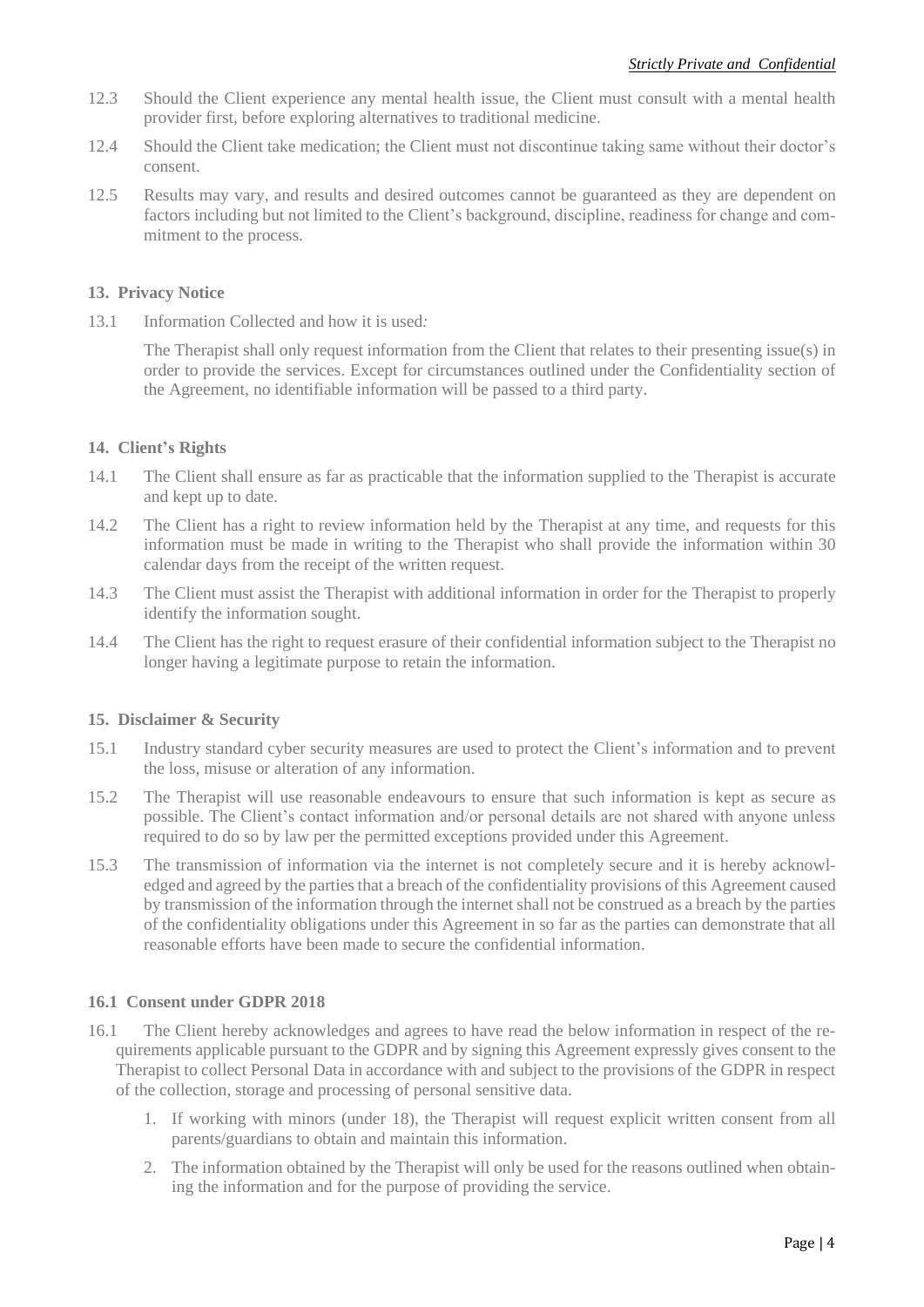- 3. Identifiable information will not be disclosed to third parties save with the express consent of the Client or to properly provide the Service provided, always that if identifiable information is disclosed to third parties, the Therapist will ensure the party is under confidentiality obligations which are at least as restrictive as this Agreement.
- 4. Identifiable information may be disclosed pursuant to the exceptions provided in Clause 1 (Confidentiality) of this Agreement.
- 5. The Therapist may at times contact the Client in relation to upcoming events, workshops or follow-up enquiries about the Client's progress.
- 6. The Client may withdraw consent to the processing and collection of Personal Data at any time by emailing the Therapist on carmel.m.semple@gmail.com
- 7. All information disclosed shall be stored securely and the Therapist shall have technical and organisational measures in place to prevent unauthorised use of the Client's personal data and confidential information.
- 8. In the event that any of the Confidential Information and personal data has been lost or compromised, the Therapist shall notify the Client without undue delay and the Data Protection Commissioner and will use all reasonable endeavours to retrieve the Client's personal data and prevent same from further disclosure or unauthorised use.
- 9. The Confidential Information shall be retained for as long as legally required, in pursuance of this Agreement. The Client can request that personal data held inaccurately is corrected.
- 10. The Client has the right to request all of the personal data held by the Therapist and any request for the Client's personal data should be emailed directly to the Therapist.

## **GENERAL TERMS AND CONDITIONS SCHEDULE I**

#### **1. Commencement and Term**

- 1.1 The Therapist shall provide the Services to the Client on the terms and conditions of this Agreement.
- 1.2 The Therapist shall provide the Services from the Commencement date and shall continue to provide the Services throughout the term and subject to Clause (7 ) and (10 ) of this Agreement.
- 1.3 This Agreement shall commence on the commencement date and continue for a period of one year and after the term, shall continue to operate unless this Agreement is terminated by one of the parties by giving notice of fourteen days to the other Party.

#### **2. Therapist Responsibilities**

- 2.1 The Therapist shall provide the services to the Client in accordance with the Agreement.
- 2.2 Provide the Services with reasonable care and skill.
- 2.3 Ensure that he/she has adequate professional indemnity insurance and produce evidence of same upon the request of the Client within a reasonable timeframe.
- 2.4 Promptly inform the Client of any cancellation and offer a re-scheduled appointment as soon as reasonably possible but in no event within fourteen working days.
- 2.5 Not to make any changes to the Client's appointments with the Therapist other than due to sickness, maternity leave, redundancies or force majeure without the prior written approval of the Client.
- 2.6 Ensure that the Client's confidential information is protected at all times, by endeavouring to use appropriate technical measures to safeguard the Client's Confidential Information but in any event using the same degree of care as the Therapist uses to safeguard his/her own confidential information.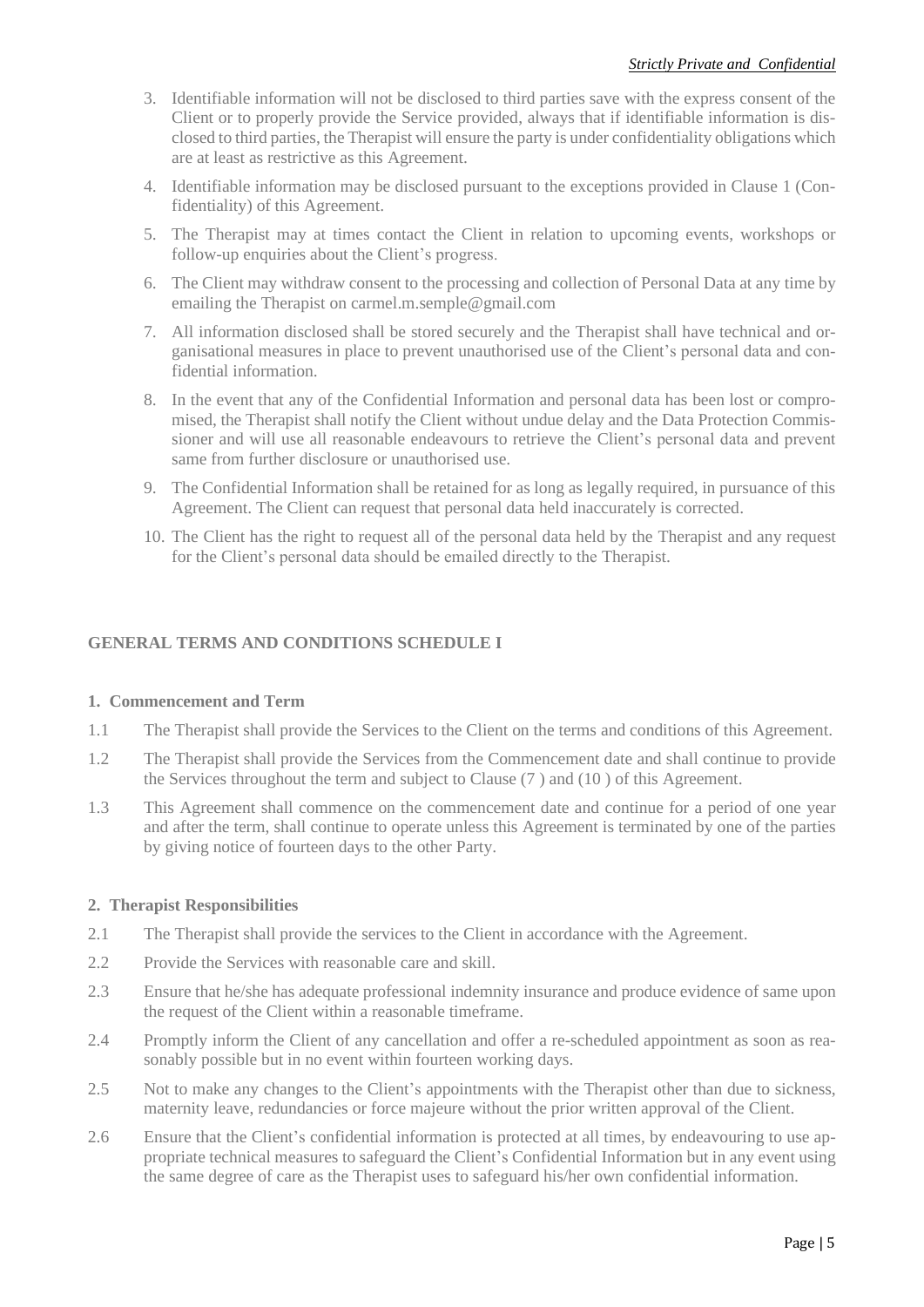#### **3. Client's Responsibilities**

- 3.1 The Client shall cooperate with the Therapist in all matters that are required for the effective provision of the Services.
- 3.2 Provide such information to the Therapist as it is considered necessary for the Therapist in order to provide the services.
- 3.3 Duly discharge the Fees in accordance with Clause 6 of this Agreement.

### **4. Insurance**

- 4.1 The Therapist shall, during the terms of this Agreement, maintain in force with a reputable insurance company, professional indemnity insurance with a minimum cover as it is standard in the Therapist's profession and shall on the Client's request, produce evidence of the Insurance Certificate giving details of cover and the receipt for the current year's premium.
- 4.2 The Therapist shall not cause anything to be done which could invalidate any insurance policy or to prejudice the Client's entitlement under it and shall notify the Client if any policy is or will be cancelled or its terms are or will be subject to a material change.

## **5. Confidentiality**

- 1.1 Both parties undertake that each shall not at any time during this Agreement and for a period of ten years after termination of this Agreement disclose to any person any confidential information of the other party subject to the exclusions provided for in this Agreement.
- 1.2 The Therapist shall only use the Confidential Information for the sole purpose of providing the Services.

#### **6. Fees and Cancellation policy**

- 6.1 Fees are payable in advance and may be subject to Value Added Tax.
- 6.2 Prior to an appointment, fees must be discharged in full and appointments can be made by phone, email or through the Therapist's website where applicable subject to availability.
- 6.3 Confirmation shall be sent to the Client with the date and time of the appointment.
- 6.4 Fees are immediately due on booking an appointment and refunds shall only be provided if 24-hours prior notice is given to the Therapist in writing by sending a text or email.
- 6.5. Clause 6.4 is without prejudice to the rights of the Client under the EU Directives. The Client is permitted to cancel the Agreement within 14 (fourteen) days from the execution of the Agreement. Services already provided shall not be reimbursed and same does not affect the Client's rights under the EU Directive.

## **7. Termination**

- 7.1 The Client may terminate this Agreement within 14 (fourteen) days from the date of execution of this Agreement in accordance with the EU Directives.
- 7.2 Each Party may terminate this Agreement if there is a material breach of this Agreement, provided that the defaulting Party has been afforded at least 30 days to remedy the breach. Should the breach continue beyond the notice period the parties may terminate the Agreement.
- 7.3 Should this Agreement be terminated pursuant to Clause 7.1 and 7.2 of this Agreement, all fees payable under this Agreement shall be immediately due and in the case of the Client terminating the Agreement for a material breach, a refund shall issue in respect of pre-paid fees provided proper notice has been given to the Therapist to remedy the breach.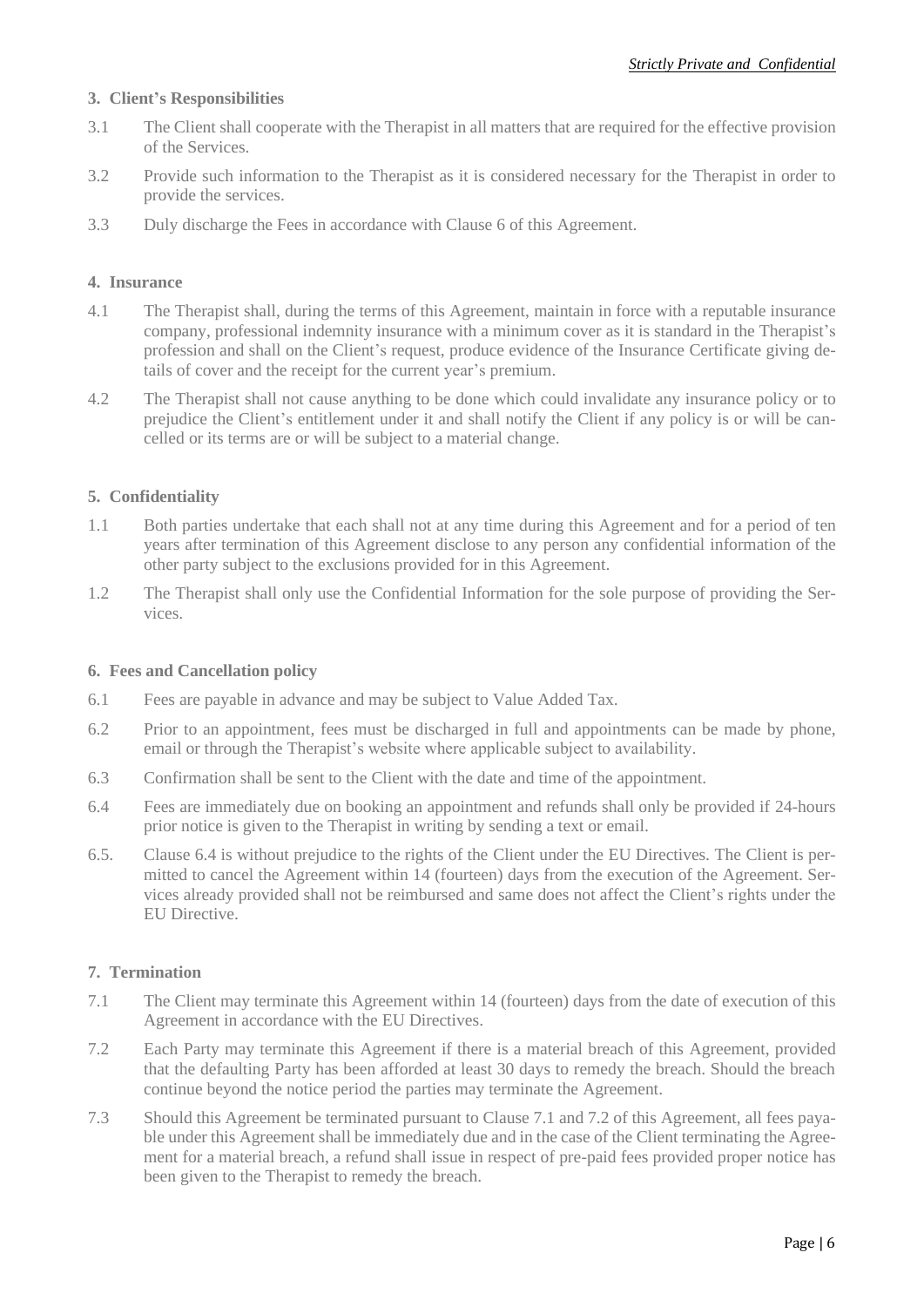## **8. Indemnity**

8.1 The Therapist shall keep the Client indemnified to the limit of the Therapist's Professional Indemnity Insurance policy cover pursuant to the warranties furnished to the Client under Clause 3 (Competence) of this Agreement against any claims made by the Client for any liability, loss, damage, injury, cost or expense sustained by the Client to the extent that such liability, loss, damage, injury, cost or expense was caused by or relates to or arises from the provision of services as a consequence of the breach or negligent performance, or failure by the Therapist to provide the services in accordance with Clause 3 (competence) of this Agreement.

### **9. Limitation of Liability**

- 9.1 Except for the Therapist's obligations provided under Section 8.1 of this Agreement (indemnity) or damages resulting from death or bodily injury arising from either party's gross negligence or wilful misconduct and the right of the Therapist to collect unpaid fees due under this Agreement to the extent permitted by law, the total cumulative liability of each party arising out of or related to this Agreement or the services provided hereunder, whether based on Agreement, tort (including negligence, breach of statutory duty to include breaches under the GDPR or any other legal or equitable theory, shall be limited to the amounts paid by the Client to the Therapist for the service, giving rise to the claim during the 12 month period preceding the first event giving rise to liability.
- 9.2 The existence of more than one claim shall not enlarge this cumulative limit. The parties further acknowledge that the Client may have statutory rights against the Therapist and the Client acknowledges and agrees that any amounts recovered by the Client against the Therapist pursuant to such rights shall be aggregated with any other claims hereunder for purposes of the cap on damages set forth above.

#### **10. Force Majeure**

10.1 In the event that either party is prevented from performing or is unable to perform any of its obligations under this Agreement due to any cause beyond the reasonable control of the party, invoking this provision (including without limitation, for causes due to fire, earthquake, flood, hurricane, riots, acts of God, telecommunications outage not caused by the obligated party, pandemic, epidemic or other similar causes) the affected party's performance will be excused and the time for performance will be extended for the period of delay or inability to perform due to such occurrence, provided that the affected party provides the other party with prompt notice of the nature and expected duration of the force majeure events, endeavours to use reasonable efforts to address and mitigate the cause and effect of such force majeure event and provides periodic notice of relevant developments and provides prompt notice of the end of such force majeure event. Obligations to pay are excused only to the extent that payments are entirely prevented by the force majeure event

#### **11. Severability**

11.1 If any part of this Agreement is found to be illegal, unenforceable, or invalid, the remaining portions of this Agreement will remain in full force and effect.

#### **12. Entire Agreement**

12.1 This Agreement is the final, complete and exclusive expression of the Agreement between the parties regarding the services provided under this Agreement. This Agreement supersedes and replaces any prior Agreement and the parties disclaim any reliance on all previous oral and written communications, representations, proposals, understandings, undertakings and negotiations with respect to the provision of the services hereof and apply to this exclusion of any other terms that the Client seeks to impose or incorporate or which are implied by trade, custom, practice or course of dealing. This Agreement may only be changed by a written Agreement signed by an authorised agent of both parties.